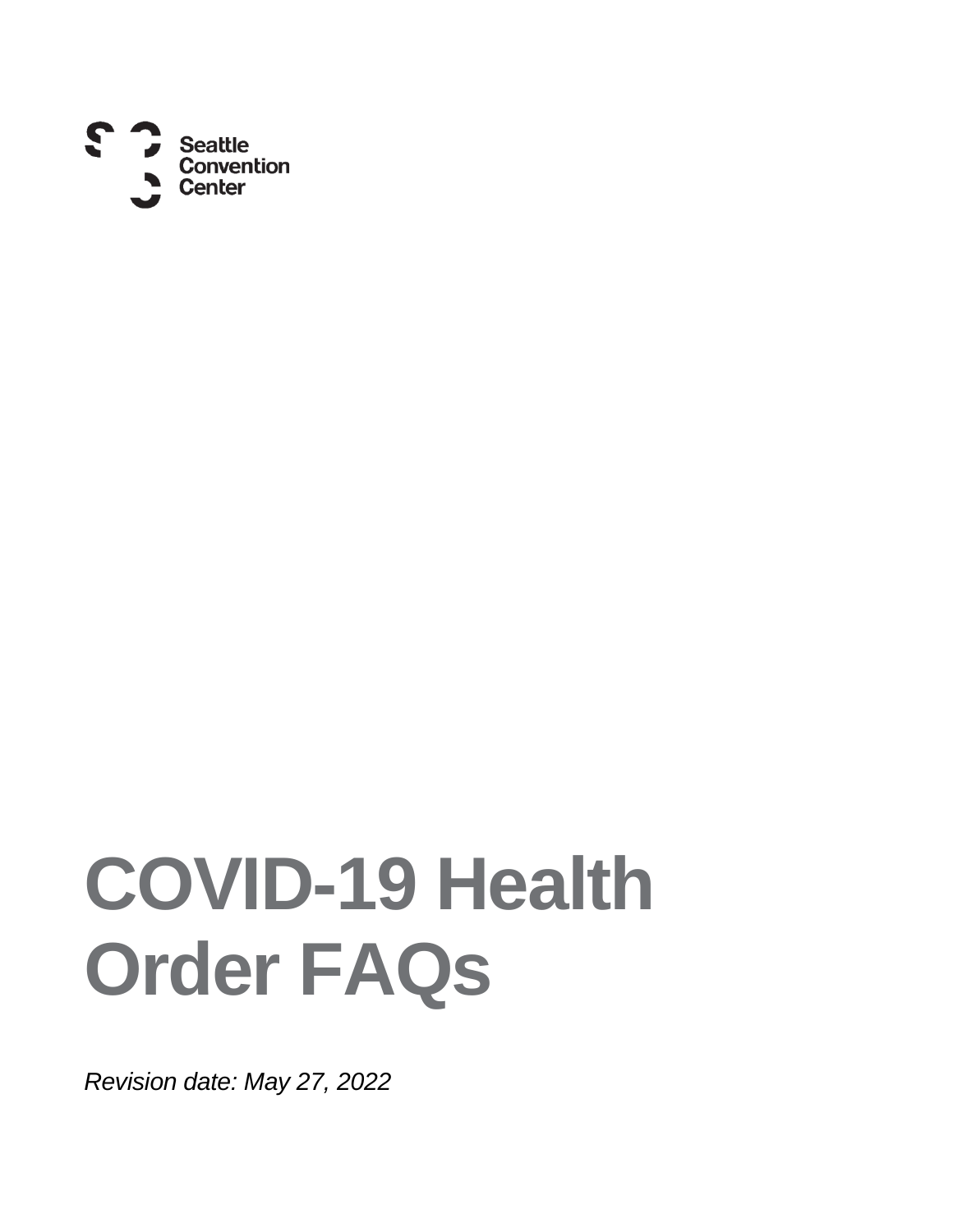## **OVERVIEW**

We are pleased to provide you with the following frequently asked questions (FAQs) to help you understand the health requirements, implementation, and onsite execution necessary for your event. In addition to the government mandates described below, any additional COVID-19 precautions or mitigation strategies are at the discretion and possible expense of show management of events contracted in the Seattle Convention Center (SCC or the Center).

## **1. MANDATES AND HEALTH ORDERS**

#### **King County/City of Seattle**

Public Health - Seattle & King County currently does not require verification of full vaccination status, or a negative COVID-19 test to enter indoor entertainment and recreational establishments and events such as live music, performing arts, gyms, restaurants, bars, and convention centers.

#### **State of Washington**

A statewide mask requirement has been lifted effective March 12, 2022.

#### **U.S. Government**

There are currently no requirements from the federal government. Please note: the Center has a combination of private, licensed event space as well as publicly accessible thoroughfares. This impacts how we implement certain health requirements in public areas of the venue.

#### **1a. Are masks and vaccine verifications required for events?**

- No. All mask requirements have been lifted effective March 12, 2022.
- No. All vaccine verification requirements were lifted effective March  $1<sup>st</sup>$ , 2022.
- Event staff, volunteers, service partners, Center staff, and similar employees are not currently required to verify health status during active event hours. This is subject to change pending any future regulatory guidance.
- Events may elect to require masks and/or vaccine verification. Staff scheduled to support these events may be subject to the same requirements at the request of the client. Work with your Event Manager to develop a Health & Safety plan.

#### **1b. Does the Center require health verification for planning meetings, site visits, etc.**

No, but clients may choose to require masks and vaccine verification.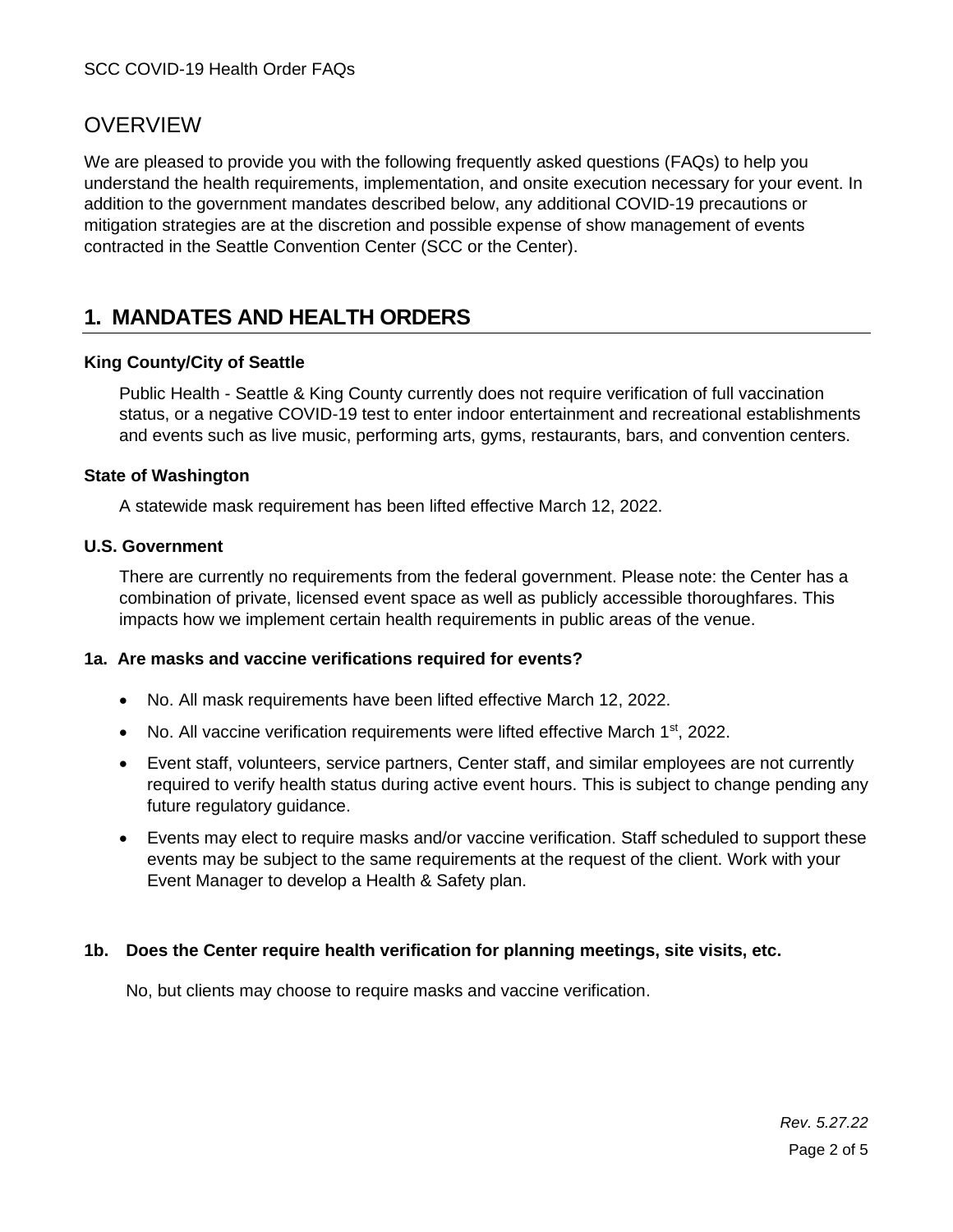#### SCC COVID-19 Health Order FAQs

#### **1c. Can I close the entire the facility for my event?**

No, the public portion of the Center is open from 6:00 am-8:00 pm daily, with exceptions for certain holidays. This includes Galleria Levels 1-4, the International Meeting Place, and certain lobbies. Events that exceed 15,000 attendees within a single event day may request an exemption from this with a minimum of 4 months' notice.

### **2. MASKS**

#### **2a. Are masks required at SCC?**

No. Masks are no longer required as of March 12, 2022. Events may elect to require masks for attendees, show staff, and SCC staff while in the client's event space.

#### **2b. Who enforces the mask requirements?**

Mask enforcement is the responsibility of the show management that has contracted the space for an event. The licensee is required to inform, monitor, and enforce mask compliance of their attendees, participants, vendors, and hired contractors.

Masks are currently not required in public areas and thoroughfares of the venue.

## **3. VACCINATION and TEST REQUIREMENTS**

#### **3a. Are event participants required to provide proof of their COVID-19 vaccination status or negative COVID test result?**

No. Vaccine verification and testing requirements are no longer required as of March 1, 2022. Shows may elect to require these practices and can work with their Event Manager to develop a plan to verify status or test result.

#### **3b. Does the Center provide any onsite COVID-19 testing services?**

Yes. The Center has partnered with Curative to provide an onsite testing location intended for the use of SCC staff, its service partners, and the Seattle hospitality community in general. It is not intended to, or able to, provide high-volume testing for event participants, but it is available by appointment to serve the public. Testing appointments can be made at: [https://curative.com/sites/31796.](https://curative.com/sites/31796)

#### **3c. Will Center staff check vaccination cards or negative test result for event participants?**

No, Center staff will not provide direct inspection of health documents. Our staff will verify a proxy credential provided by show management for access into client licensed spaces. For example, a wristband, ticket, badge, or ribbon issued once show management has verified a participant's health status. Any supplemental staffing required for health verification is at the event producer's

*Rev. 5.27.22*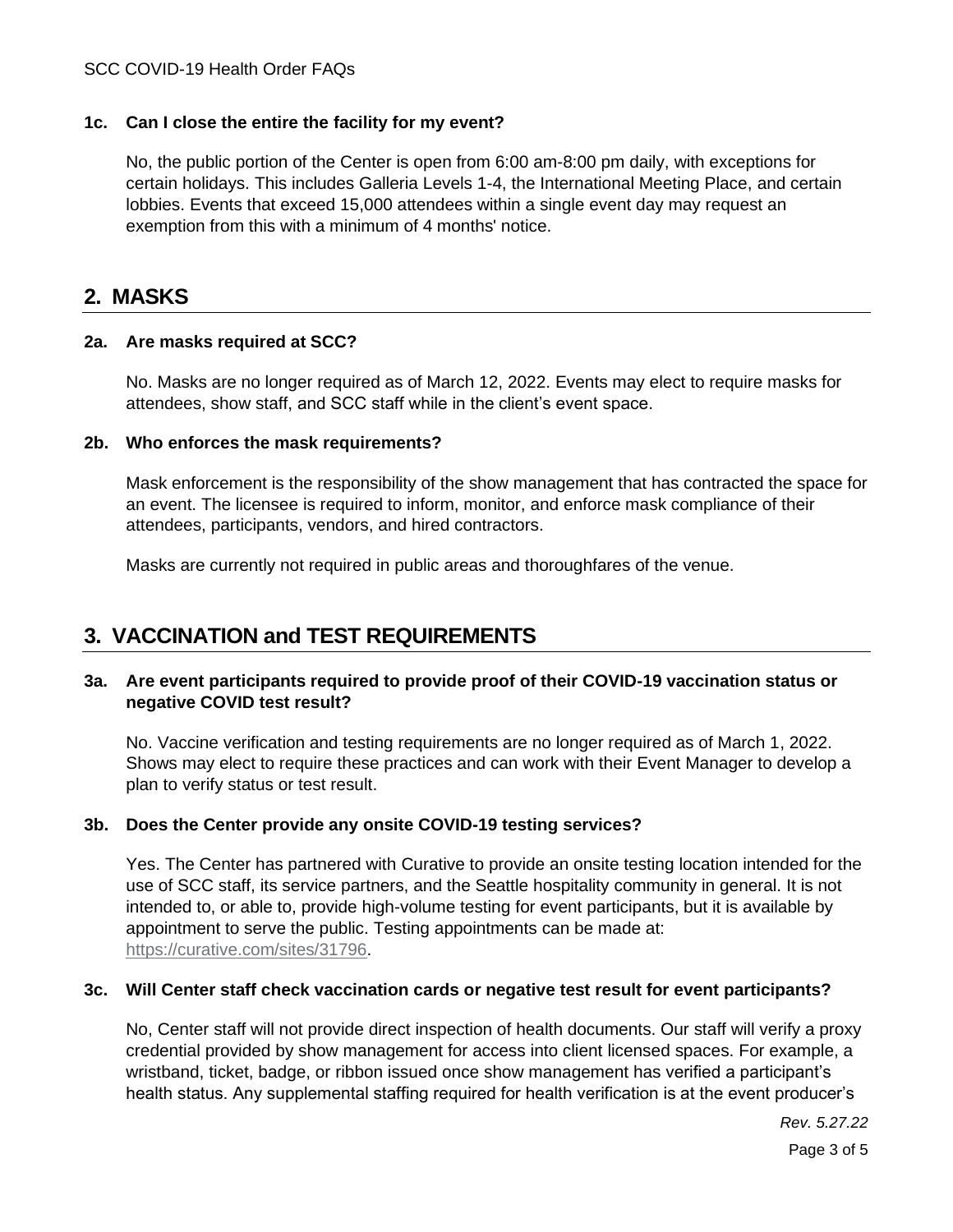expense and must follow established union jurisdictional rules. With certain limitations, AMR, our medical services provider, may be able to provide verification of health documents. Please review with your EM well in advance.

#### **3d. Can the Center schedule vaccinated-only staff to service my event onsite?**

Perhaps. Under specific circumstances this may be possible. Requests for vaccinated-only service staff will be considered with a minimum of 45 days' notice but may not be approved. The Center and its service partners have a high rate of vaccination, but not 100%. In order to provide adequate service levels, show management may incur the additional expense of vaccinated-only staff due to labor schedule rules. Large-scale events with extensive labor requirements may not be achievable with vaccinated-only staff.

#### **3e. Are non-vaccinated Center staff and service partners required to have a negative COVID-19 test to work?**

No, at this time Center staff and its service partners are not required to be vaccinated or provide a negative test result. The Center and our service partners do record the vaccination status of each of our employees.

#### **3f. Can my event request that all non-vaccinated Center staff provide a negative COVID-19 test result to work at my event?**

Yes, this request can be accommodated. Advance testing of non-vaccinated staff requires detailed, advance planning of no fewer than 45 days, and must be detailed by the show manager in their statement of health verification and mask compliance. Any incurred expense for testing or staff scheduling will be the responsibility of show management.

#### **3g. Will the Center disclose the vaccination or test status of its employees or service partners?**

No. To preserve privacy, the Center and its service partners do not disclose the vaccination status or test results of individuals. Center management will issue a letter of assurance that details our process of verifying the health status of our labor force.

#### **3h. How does contact tracing work at the Center?**

If a verifiable instance of employee COVID-19 exposure occurs at the Center, every effort for contact tracing will be made. Show management will be notified of the areas in which an affected employee performed work while onsite.